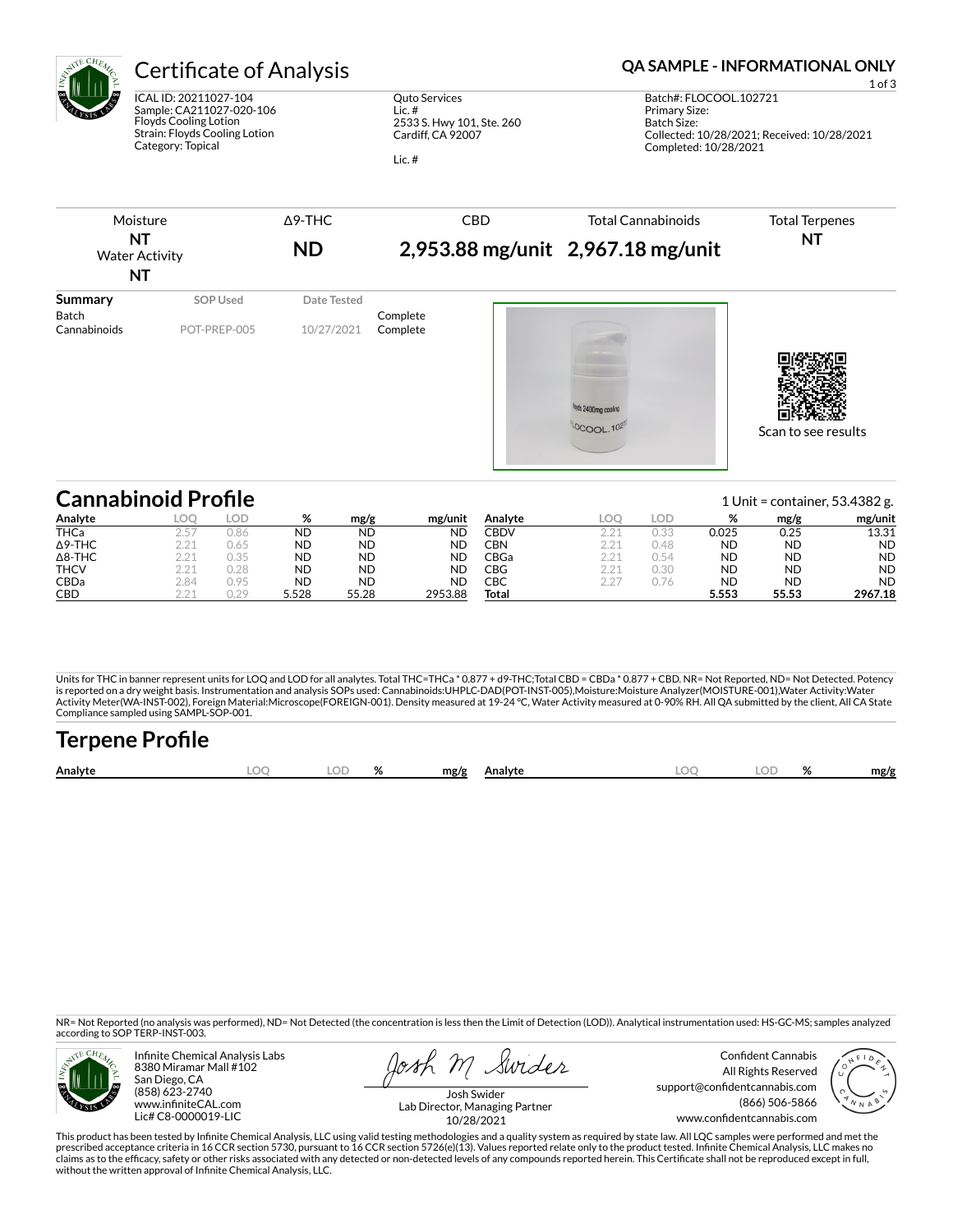ICAL ID: 20211027-104 Sample: CA211027-020-106 Floyds Cooling Lotion Strain: Floyds Cooling Lotion Category: Topical

Quto Services Lic. # 2533 S. Hwy 101, Ste. 260 Cardiff, CA 92007

Lic. #

### Certificate of Analysis **Certificate of Analysis QA SAMPLE - INFORMATIONAL ONLY**

2 of 3 Batch#: FLOCOOL.102721 Primary Size: Batch Size: Collected: 10/28/2021; Received: 10/28/2021 Completed: 10/28/2021

#### **Residual Solvent Analysis**

|  | Category 1 | ΩC<br>. <i>. .</i><br>-- | Limit<br><b>Status</b> | Category | LOC | -91 | Limit. | Status | Category 2 |  | LOD. | _imi† | <b>Status</b> |
|--|------------|--------------------------|------------------------|----------|-----|-----|--------|--------|------------|--|------|-------|---------------|
|--|------------|--------------------------|------------------------|----------|-----|-----|--------|--------|------------|--|------|-------|---------------|

NR= Not Reported (no analysis was performed), ND= Not Detected (the concentration is less then the Limit of Detection (LOD)). Analytical instrumentation used: HS-GC-MS; samples analyzed according to SOP RS-INST-003.

### **Heavy Metal Screening**

| $\Omega$<br>∽<br>$\tilde{\phantom{a}}$ | <b>LOD</b> | Limit | -<br>Status |
|----------------------------------------|------------|-------|-------------|
|                                        |            |       |             |

NR= Not Reported (no analysis was performed), ND= Not Detected (the concentration is less then the Limit of Detection (LOD)). Analytical instrumentation used: ICP-MS; samples analyzed according to SOP HM-INST-003.

### **Microbiological Screening**

**Result Status** 

ND=Not Detected. Analytical instrumentation used:qPCR; samples analyzed according to SOP MICRO-INST-001.



Infinite Chemical Analysis Labs 8380 Miramar Mall #102 San Diego, CA (858) 623-2740 www.infiniteCAL.com Lic# C8-0000019-LIC

Swider

Confident Cannabis All Rights Reserved support@confidentcannabis.com (866) 506-5866 www.confidentcannabis.com



Josh Swider Lab Director, Managing Partner 10/28/2021

This product has been tested by Infinite Chemical Analysis, LLC using valid testing methodologies and a quality system as required by state law. All LQC samples were performed and met the prescribed acceptance criteria in 16 CCR section 5730, pursuant to 16 CCR section 5726(e)(13). Values reported relate only to the product tested. Infinite Chemical Analysis, LLC makes no<br>claims as to the efficacy, safety o without the written approval of Infinite Chemical Analysis, LLC.